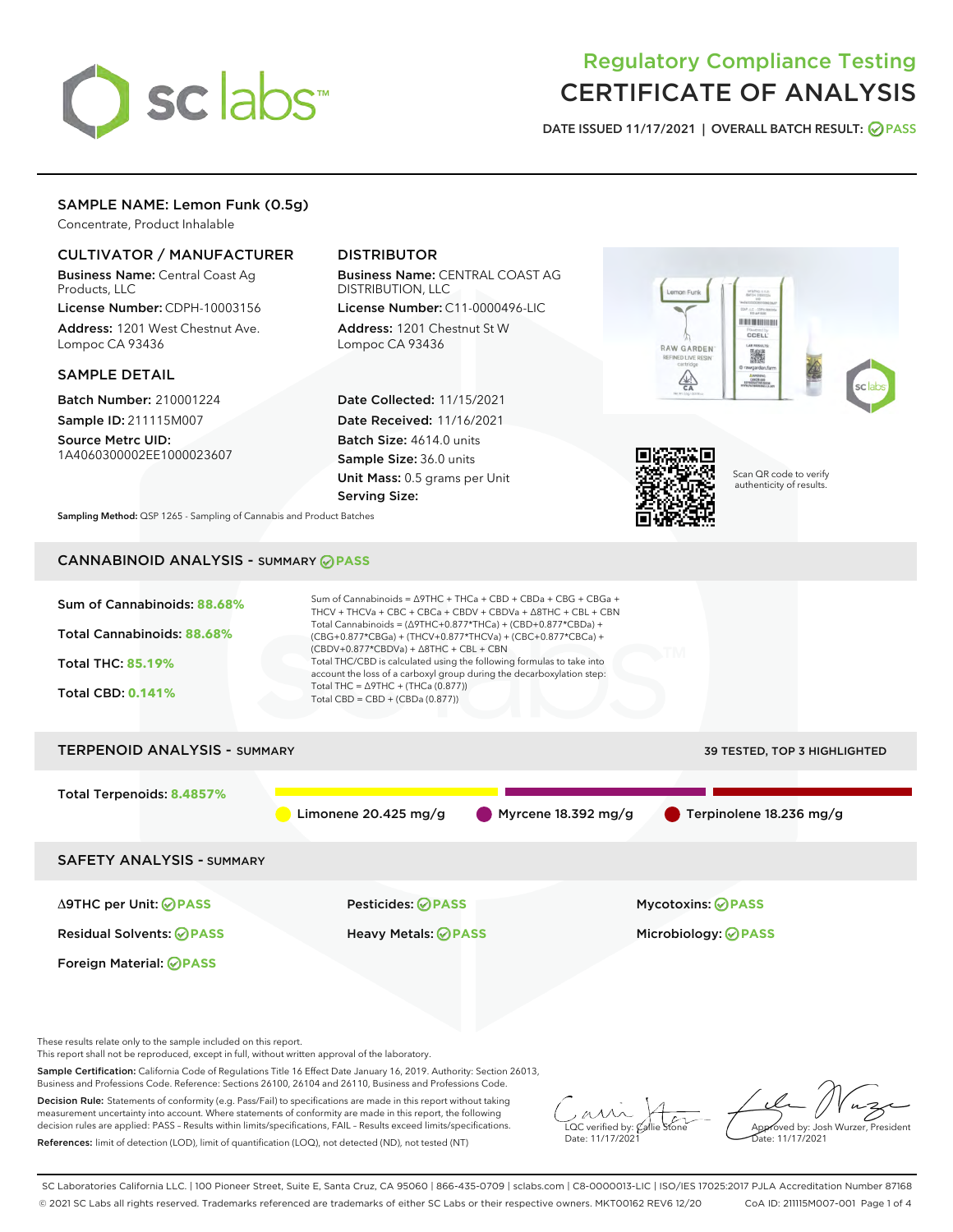



LEMON FUNK (0.5G) | DATE ISSUED 11/17/2021 | OVERALL BATCH RESULT: @ PASS

### CANNABINOID TEST RESULTS - 11/16/2021 2 PASS

Tested by high-performance liquid chromatography with diode-array detection (HPLC-DAD). **Method:** QSP 1157 - Analysis of Cannabinoids by HPLC-DAD

#### TOTAL CANNABINOIDS: **88.68%**

Total Cannabinoids (Total THC) + (Total CBD) + (Total CBG) + (Total THCV) + (Total CBC) + (Total CBDV) + ∆8THC + CBL + CBN

TOTAL THC: **85.19%** Total THC (∆9THC+0.877\*THCa)

TOTAL CBD: **0.141%**

Total CBD (CBD+0.877\*CBDa)

TOTAL CBG: 1.986% Total CBG (CBG+0.877\*CBGa)

TOTAL THCV: 0.39% Total THCV (THCV+0.877\*THCVa)

TOTAL CBC: ND Total CBC (CBC+0.877\*CBCa)

TOTAL CBDV: ND Total CBDV (CBDV+0.877\*CBDVa)

| <b>COMPOUND</b>            | LOD/LOQ<br>(mg/g) | <b>MEASUREMENT</b><br><b>UNCERTAINTY</b><br>(mg/g) | <b>RESULT</b><br>(mg/g) | <b>RESULT</b><br>(%) |
|----------------------------|-------------------|----------------------------------------------------|-------------------------|----------------------|
| Δ9THC                      | 0.06 / 0.26       | ±29.305                                            | 851.90                  | 85.190               |
| <b>CBG</b>                 | 0.06/0.19         | ±0.782                                             | 19.86                   | 1.986                |
| <b>CBN</b>                 | 0.1/0.3           | ±0.48                                              | 7.3                     | 0.73                 |
| <b>THCV</b>                | 0.1/0.2           | ±0.19                                              | 3.9                     | 0.39                 |
| $\triangle$ 8THC           | 0.1 / 0.4         | ±0.19                                              | 2.4                     | 0.24                 |
| <b>CBD</b>                 | 0.07/0.29         | ±0.065                                             | 1.41                    | 0.141                |
| <b>THCa</b>                | 0.05/0.14         | N/A                                                | <b>ND</b>               | <b>ND</b>            |
| <b>THCVa</b>               | 0.07/0.20         | N/A                                                | <b>ND</b>               | <b>ND</b>            |
| <b>CBDa</b>                | 0.02/0.19         | N/A                                                | <b>ND</b>               | <b>ND</b>            |
| <b>CBDV</b>                | 0.04 / 0.15       | N/A                                                | <b>ND</b>               | <b>ND</b>            |
| <b>CBDVa</b>               | 0.03/0.53         | N/A                                                | <b>ND</b>               | <b>ND</b>            |
| <b>CBGa</b>                | 0.1 / 0.2         | N/A                                                | <b>ND</b>               | <b>ND</b>            |
| <b>CBL</b>                 | 0.06 / 0.24       | N/A                                                | <b>ND</b>               | <b>ND</b>            |
| <b>CBC</b>                 | 0.2 / 0.5         | N/A                                                | <b>ND</b>               | <b>ND</b>            |
| <b>CBCa</b>                | 0.07/0.28         | N/A                                                | <b>ND</b>               | <b>ND</b>            |
| <b>SUM OF CANNABINOIDS</b> |                   |                                                    | 886.8 mg/g              | 88.68%               |

#### **UNIT MASS: 0.5 grams per Unit**

| ∆9THC per Unit                         | 1120 per-package limit | 425.95 mg/unit | <b>PASS</b> |
|----------------------------------------|------------------------|----------------|-------------|
| <b>Total THC per Unit</b>              |                        | 425.95 mg/unit |             |
| <b>CBD</b> per Unit                    |                        | $0.70$ mg/unit |             |
| <b>Total CBD per Unit</b>              |                        | $0.70$ mg/unit |             |
| <b>Sum of Cannabinoids</b><br>per Unit |                        | 443.4 mg/unit  |             |
| <b>Total Cannabinoids</b><br>per Unit  |                        | 443.4 mg/unit  |             |

| <b>COMPOUND</b>         | LOD/LOQ<br>(mg/g)    | <b>MEASUREMENT</b><br><b>UNCERTAINTY</b><br>(mg/g) | <b>RESULT</b><br>(mg/g)                         | <b>RESULT</b><br>(%) |
|-------------------------|----------------------|----------------------------------------------------|-------------------------------------------------|----------------------|
| Limonene                | 0.005 / 0.016        | ±0.2921                                            | 20.425                                          | 2.0425               |
| <b>Myrcene</b>          | 0.008 / 0.025        | ±0.2373                                            | 18.392                                          | 1.8392               |
| Terpinolene             | 0.008 / 0.026        | ±0.3738                                            | 18.236                                          | 1.8236               |
| Ocimene                 | 0.011 / 0.038        | ±0.2979                                            | 9.280                                           | 0.9280               |
| $\beta$ Caryophyllene   | 0.004 / 0.012        | ±0.1981                                            | 5.566                                           | 0.5566               |
| $\beta$ Pinene          | 0.004 / 0.014        | ±0.0346                                            | 3.013                                           | 0.3013               |
| Linalool                | 0.009 / 0.032        | ±0.0819                                            | 2.156                                           | 0.2156               |
| $\alpha$ Pinene         | 0.005 / 0.017        | ±0.0167                                            | 1.941                                           | 0.1941               |
| $\alpha$ Humulene       | 0.009 / 0.029        | ±0.0435                                            | 1.356                                           | 0.1356               |
| Fenchol                 | 0.010 / 0.034        | ±0.0294                                            | 0.760                                           | 0.0760               |
| $\alpha$ Phellandrene   | 0.006 / 0.020        | ±0.0091                                            | 0.670                                           | 0.0670               |
| $\alpha$ Terpinene      | 0.005 / 0.017        | ±0.0080                                            | 0.535                                           | 0.0535               |
| 3 Carene                | 0.005 / 0.018        | ±0.0070                                            | 0.494                                           | 0.0494               |
| trans-ß-Farnesene       | 0.008 / 0.025        | ±0.0166                                            | 0.469                                           | 0.0469               |
| Terpineol               | 0.016 / 0.055        | ±0.0255                                            | 0.416                                           | 0.0416               |
| $\gamma$ Terpinene      | 0.006 / 0.018        | ±0.0061                                            | 0.355                                           | 0.0355               |
| Camphene                | 0.005 / 0.015        | ±0.0036                                            | 0.313                                           | 0.0313               |
| Valencene               | <i>0.009 / 0.030</i> | ±0.0125                                            | 0.182                                           | 0.0182               |
| <b>Borneol</b>          | 0.005 / 0.016        | ±0.0050                                            | 0.118                                           | 0.0118               |
| Nerolidol               | 0.009 / 0.028        | ±0.0023                                            | 0.037                                           | 0.0037               |
| p-Cymene                | 0.005 / 0.016        | ±0.0009                                            | 0.033                                           | 0.0033               |
| Eucalyptol              | 0.006 / 0.018        | ±0.0008                                            | 0.030                                           | 0.0030               |
| Fenchone                | 0.009 / 0.028        | ±0.0008                                            | 0.028                                           | 0.0028               |
| Sabinene                | 0.004 / 0.014        | ±0.0003                                            | 0.026                                           | 0.0026               |
| Sabinene Hydrate        | 0.006 / 0.022        | ±0.0010                                            | 0.026                                           | 0.0026               |
| Nerol                   | 0.003 / 0.011        | N/A                                                | <loq< th=""><th>100</th></loq<>                 | 100                  |
| Citronellol             | 0.003 / 0.010        | N/A                                                | <loq< th=""><th><loq< th=""></loq<></th></loq<> | <loq< th=""></loq<>  |
| Caryophyllene<br>Oxide  | 0.010 / 0.033        | N/A                                                | <loq< th=""><th><loq< th=""></loq<></th></loq<> | <loq< th=""></loq<>  |
| (-)-Isopulegol          | 0.005 / 0.016        | N/A                                                | <b>ND</b>                                       | <b>ND</b>            |
| Camphor                 | 0.006 / 0.019        | N/A                                                | <b>ND</b>                                       | <b>ND</b>            |
| Isoborneol              | 0.004 / 0.012        | N/A                                                | ND                                              | ND                   |
| Menthol                 | 0.008 / 0.025        | N/A                                                | ND                                              | ND                   |
| $R-(+)$ -Pulegone       | 0.003 / 0.011        | N/A                                                | ND                                              | ND                   |
| Geraniol                | 0.002 / 0.007        | N/A                                                | ND                                              | ND                   |
| <b>Geranyl Acetate</b>  | 0.004 / 0.014        | N/A                                                | ND                                              | ND                   |
| $\alpha$ Cedrene        | 0.005 / 0.016        | N/A                                                | ND                                              | ND                   |
| Guaiol                  | 0.009 / 0.030        | N/A                                                | ND                                              | ND                   |
| Cedrol                  | 0.008 / 0.027        | N/A                                                | ND                                              | ND                   |
| $\alpha$ Bisabolol      | 0.008 / 0.026        | N/A                                                | ND                                              | ND                   |
| <b>TOTAL TERPENOIDS</b> |                      |                                                    | 84.857 mg/g                                     | 8.4857%              |

SC Laboratories California LLC. | 100 Pioneer Street, Suite E, Santa Cruz, CA 95060 | 866-435-0709 | sclabs.com | C8-0000013-LIC | ISO/IES 17025:2017 PJLA Accreditation Number 87168 © 2021 SC Labs all rights reserved. Trademarks referenced are trademarks of either SC Labs or their respective owners. MKT00162 REV6 12/20 CoA ID: 211115M007-001 Page 2 of 4

# TERPENOID TEST RESULTS - 11/17/2021

Terpene analysis utilizing gas chromatography-flame ionization detection (GC-FID). **Method:** QSP 1192 - Analysis of Terpenoids by GC-FID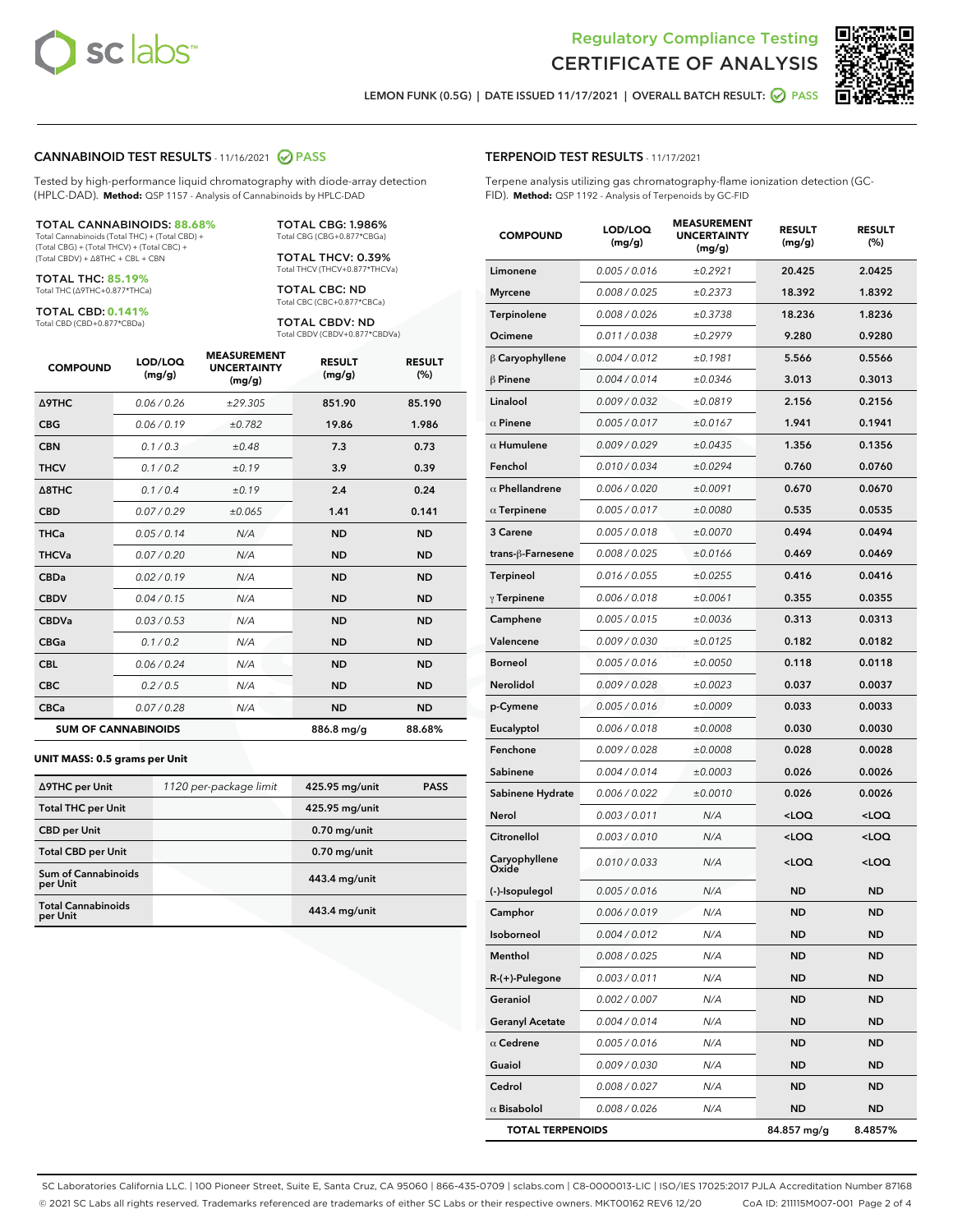



LEMON FUNK (0.5G) | DATE ISSUED 11/17/2021 | OVERALL BATCH RESULT: 2 PASS

# CATEGORY 1 PESTICIDE TEST RESULTS - 11/16/2021 2 PASS

Pesticide and plant growth regulator analysis utilizing high-performance liquid chromatography-mass spectrometry (HPLC-MS) or gas chromatography-mass spectrometry (GC-MS). \*GC-MS utilized where indicated. **Method:** QSP 1212 - Analysis of Pesticides and Mycotoxins by LC-MS or QSP 1213 - Analysis of Pesticides by GC-MS

| Aldicarb<br>0.03 / 0.08<br>$\ge$ LOD<br>N/A<br><b>ND</b><br><b>PASS</b><br>Carbofuran<br>0.02 / 0.05<br><b>ND</b><br><b>PASS</b><br>$\ge$ LOD<br>N/A<br>Chlordane*<br>0.03 / 0.08<br>$\ge$ LOD<br>N/A<br><b>ND</b><br><b>PASS</b><br>Chlorfenapyr*<br>0.03/0.10<br>N/A<br><b>ND</b><br><b>PASS</b><br>$\ge$ LOD<br>N/A<br><b>ND</b><br><b>PASS</b><br>Chlorpyrifos<br>0.02 / 0.06<br>$\ge$ LOD<br>0.02 / 0.07<br>Coumaphos<br>$>$ LOD<br>N/A<br><b>ND</b><br><b>PASS</b><br>Daminozide<br>0.02/0.07<br>N/A<br><b>ND</b><br>$>$ LOD<br><b>PASS</b><br><b>DDVP</b><br>0.03/0.09<br>$\ge$ LOD<br>N/A<br><b>ND</b><br><b>PASS</b><br>(Dichlorvos)<br>Dimethoate<br>0.03 / 0.08<br>$\ge$ LOD<br>N/A<br><b>ND</b><br><b>PASS</b><br>0.03/0.10<br><b>ND</b><br><b>PASS</b><br>$\ge$ LOD<br>N/A<br>Ethoprop(hos)<br>0.02 / 0.06<br>$\ge$ LOD<br>N/A<br><b>ND</b><br><b>PASS</b><br>Etofenprox<br>0.03 / 0.08<br>$\ge$ LOD<br>N/A<br><b>ND</b><br><b>PASS</b><br>Fenoxycarb<br>0.03 / 0.08<br>Fipronil<br>$\ge$ LOD<br>N/A<br><b>ND</b><br><b>PASS</b><br>Imazalil<br>0.02 / 0.06<br>$\ge$ LOD<br>N/A<br><b>ND</b><br><b>PASS</b><br>Methiocarb<br>0.02 / 0.07<br>N/A<br><b>ND</b><br>$>$ LOD<br><b>PASS</b><br>Methyl<br>N/A<br><b>ND</b><br>0.03/0.10<br>$\ge$ LOD<br><b>PASS</b><br>parathion<br>0.03/0.09<br>N/A<br><b>ND</b><br><b>PASS</b><br><b>Mevinphos</b><br>$\ge$ LOD<br>Paclobutrazol<br>0.02 / 0.05<br><b>ND</b><br><b>PASS</b><br>$\ge$ LOD<br>N/A<br>0.03/0.09<br>$\ge$ LOD<br>N/A<br><b>ND</b><br><b>PASS</b><br>Propoxur<br>0.03 / 0.08<br>$\ge$ LOD<br>N/A<br><b>ND</b><br><b>PASS</b><br>Spiroxamine<br>0.03/0.10<br>Thiacloprid<br>$\ge$ LOD<br>N/A<br><b>ND</b><br><b>PASS</b> | <b>COMPOUND</b> | LOD/LOQ<br>$(\mu g/g)$ | <b>ACTION</b><br><b>LIMIT</b><br>$(\mu g/g)$ | <b>MEASUREMENT</b><br><b>UNCERTAINTY</b><br>$(\mu g/g)$ | <b>RESULT</b><br>$(\mu g/g)$ | <b>RESULT</b> |
|---------------------------------------------------------------------------------------------------------------------------------------------------------------------------------------------------------------------------------------------------------------------------------------------------------------------------------------------------------------------------------------------------------------------------------------------------------------------------------------------------------------------------------------------------------------------------------------------------------------------------------------------------------------------------------------------------------------------------------------------------------------------------------------------------------------------------------------------------------------------------------------------------------------------------------------------------------------------------------------------------------------------------------------------------------------------------------------------------------------------------------------------------------------------------------------------------------------------------------------------------------------------------------------------------------------------------------------------------------------------------------------------------------------------------------------------------------------------------------------------------------------------------------------------------------------------------------------------------------------------------------------------------------------------------------------------|-----------------|------------------------|----------------------------------------------|---------------------------------------------------------|------------------------------|---------------|
|                                                                                                                                                                                                                                                                                                                                                                                                                                                                                                                                                                                                                                                                                                                                                                                                                                                                                                                                                                                                                                                                                                                                                                                                                                                                                                                                                                                                                                                                                                                                                                                                                                                                                             |                 |                        |                                              |                                                         |                              |               |
|                                                                                                                                                                                                                                                                                                                                                                                                                                                                                                                                                                                                                                                                                                                                                                                                                                                                                                                                                                                                                                                                                                                                                                                                                                                                                                                                                                                                                                                                                                                                                                                                                                                                                             |                 |                        |                                              |                                                         |                              |               |
|                                                                                                                                                                                                                                                                                                                                                                                                                                                                                                                                                                                                                                                                                                                                                                                                                                                                                                                                                                                                                                                                                                                                                                                                                                                                                                                                                                                                                                                                                                                                                                                                                                                                                             |                 |                        |                                              |                                                         |                              |               |
|                                                                                                                                                                                                                                                                                                                                                                                                                                                                                                                                                                                                                                                                                                                                                                                                                                                                                                                                                                                                                                                                                                                                                                                                                                                                                                                                                                                                                                                                                                                                                                                                                                                                                             |                 |                        |                                              |                                                         |                              |               |
|                                                                                                                                                                                                                                                                                                                                                                                                                                                                                                                                                                                                                                                                                                                                                                                                                                                                                                                                                                                                                                                                                                                                                                                                                                                                                                                                                                                                                                                                                                                                                                                                                                                                                             |                 |                        |                                              |                                                         |                              |               |
|                                                                                                                                                                                                                                                                                                                                                                                                                                                                                                                                                                                                                                                                                                                                                                                                                                                                                                                                                                                                                                                                                                                                                                                                                                                                                                                                                                                                                                                                                                                                                                                                                                                                                             |                 |                        |                                              |                                                         |                              |               |
|                                                                                                                                                                                                                                                                                                                                                                                                                                                                                                                                                                                                                                                                                                                                                                                                                                                                                                                                                                                                                                                                                                                                                                                                                                                                                                                                                                                                                                                                                                                                                                                                                                                                                             |                 |                        |                                              |                                                         |                              |               |
|                                                                                                                                                                                                                                                                                                                                                                                                                                                                                                                                                                                                                                                                                                                                                                                                                                                                                                                                                                                                                                                                                                                                                                                                                                                                                                                                                                                                                                                                                                                                                                                                                                                                                             |                 |                        |                                              |                                                         |                              |               |
|                                                                                                                                                                                                                                                                                                                                                                                                                                                                                                                                                                                                                                                                                                                                                                                                                                                                                                                                                                                                                                                                                                                                                                                                                                                                                                                                                                                                                                                                                                                                                                                                                                                                                             |                 |                        |                                              |                                                         |                              |               |
|                                                                                                                                                                                                                                                                                                                                                                                                                                                                                                                                                                                                                                                                                                                                                                                                                                                                                                                                                                                                                                                                                                                                                                                                                                                                                                                                                                                                                                                                                                                                                                                                                                                                                             |                 |                        |                                              |                                                         |                              |               |
|                                                                                                                                                                                                                                                                                                                                                                                                                                                                                                                                                                                                                                                                                                                                                                                                                                                                                                                                                                                                                                                                                                                                                                                                                                                                                                                                                                                                                                                                                                                                                                                                                                                                                             |                 |                        |                                              |                                                         |                              |               |
|                                                                                                                                                                                                                                                                                                                                                                                                                                                                                                                                                                                                                                                                                                                                                                                                                                                                                                                                                                                                                                                                                                                                                                                                                                                                                                                                                                                                                                                                                                                                                                                                                                                                                             |                 |                        |                                              |                                                         |                              |               |
|                                                                                                                                                                                                                                                                                                                                                                                                                                                                                                                                                                                                                                                                                                                                                                                                                                                                                                                                                                                                                                                                                                                                                                                                                                                                                                                                                                                                                                                                                                                                                                                                                                                                                             |                 |                        |                                              |                                                         |                              |               |
|                                                                                                                                                                                                                                                                                                                                                                                                                                                                                                                                                                                                                                                                                                                                                                                                                                                                                                                                                                                                                                                                                                                                                                                                                                                                                                                                                                                                                                                                                                                                                                                                                                                                                             |                 |                        |                                              |                                                         |                              |               |
|                                                                                                                                                                                                                                                                                                                                                                                                                                                                                                                                                                                                                                                                                                                                                                                                                                                                                                                                                                                                                                                                                                                                                                                                                                                                                                                                                                                                                                                                                                                                                                                                                                                                                             |                 |                        |                                              |                                                         |                              |               |
|                                                                                                                                                                                                                                                                                                                                                                                                                                                                                                                                                                                                                                                                                                                                                                                                                                                                                                                                                                                                                                                                                                                                                                                                                                                                                                                                                                                                                                                                                                                                                                                                                                                                                             |                 |                        |                                              |                                                         |                              |               |
|                                                                                                                                                                                                                                                                                                                                                                                                                                                                                                                                                                                                                                                                                                                                                                                                                                                                                                                                                                                                                                                                                                                                                                                                                                                                                                                                                                                                                                                                                                                                                                                                                                                                                             |                 |                        |                                              |                                                         |                              |               |
|                                                                                                                                                                                                                                                                                                                                                                                                                                                                                                                                                                                                                                                                                                                                                                                                                                                                                                                                                                                                                                                                                                                                                                                                                                                                                                                                                                                                                                                                                                                                                                                                                                                                                             |                 |                        |                                              |                                                         |                              |               |
|                                                                                                                                                                                                                                                                                                                                                                                                                                                                                                                                                                                                                                                                                                                                                                                                                                                                                                                                                                                                                                                                                                                                                                                                                                                                                                                                                                                                                                                                                                                                                                                                                                                                                             |                 |                        |                                              |                                                         |                              |               |
|                                                                                                                                                                                                                                                                                                                                                                                                                                                                                                                                                                                                                                                                                                                                                                                                                                                                                                                                                                                                                                                                                                                                                                                                                                                                                                                                                                                                                                                                                                                                                                                                                                                                                             |                 |                        |                                              |                                                         |                              |               |
|                                                                                                                                                                                                                                                                                                                                                                                                                                                                                                                                                                                                                                                                                                                                                                                                                                                                                                                                                                                                                                                                                                                                                                                                                                                                                                                                                                                                                                                                                                                                                                                                                                                                                             |                 |                        |                                              |                                                         |                              |               |

# CATEGORY 2 PESTICIDE TEST RESULTS - 11/16/2021 @ PASS

| <b>COMPOUND</b>          | LOD/LOO<br>$(\mu g/g)$ | <b>ACTION</b><br>LIMIT<br>$(\mu g/g)$ | <b>MEASUREMENT</b><br><b>UNCERTAINTY</b><br>$(\mu g/g)$ | <b>RESULT</b><br>$(\mu g/g)$ | <b>RESULT</b> |  |
|--------------------------|------------------------|---------------------------------------|---------------------------------------------------------|------------------------------|---------------|--|
| Abamectin                | 0.03/0.10              | 0.1                                   | N/A                                                     | <b>ND</b>                    | <b>PASS</b>   |  |
| Acephate                 | 0.02/0.07              | 0.1                                   | N/A                                                     | <b>ND</b>                    | <b>PASS</b>   |  |
| Acequinocyl              | 0.02/0.07              | 0.1                                   | N/A                                                     | <b>ND</b>                    | <b>PASS</b>   |  |
| Acetamiprid              | 0.02/0.05              | 0.1                                   | N/A                                                     | <b>ND</b>                    | <b>PASS</b>   |  |
| Azoxystrobin             | 0.02/0.07              | 0.1                                   | N/A                                                     | <b>ND</b>                    | <b>PASS</b>   |  |
| <b>Bifenazate</b>        | 0.01/0.04              | 0.1                                   | N/A                                                     | <b>ND</b>                    | <b>PASS</b>   |  |
| <b>Bifenthrin</b>        | 0.02/0.05              | 3                                     | N/A                                                     | <b>ND</b>                    | <b>PASS</b>   |  |
| <b>Boscalid</b>          | 0.03/0.09              | 0.1                                   | N/A                                                     | <b>ND</b>                    | <b>PASS</b>   |  |
| Captan                   | 0.19/0.57              | 0.7                                   | N/A                                                     | <b>ND</b>                    | <b>PASS</b>   |  |
| Carbaryl                 | 0.02/0.06              | 0.5                                   | N/A                                                     | <b>ND</b>                    | <b>PASS</b>   |  |
| Chlorantranilip-<br>role | 0.04/0.12              | 10                                    | N/A                                                     | <b>ND</b>                    | <b>PASS</b>   |  |
| Clofentezine             | 0.03/0.09              | 0.1                                   | N/A                                                     | <b>ND</b>                    | <b>PASS</b>   |  |

### CATEGORY 2 PESTICIDE TEST RESULTS - 11/16/2021 continued

| <b>COMPOUND</b>               | LOD/LOQ<br>(µg/g) | <b>ACTION</b><br><b>LIMIT</b><br>(µg/g) | <b>MEASUREMENT</b><br><b>UNCERTAINTY</b><br>$(\mu g/g)$ | <b>RESULT</b><br>(µg/g) | <b>RESULT</b> |
|-------------------------------|-------------------|-----------------------------------------|---------------------------------------------------------|-------------------------|---------------|
| Cyfluthrin                    | 0.12 / 0.38       | $\overline{c}$                          | N/A                                                     | <b>ND</b>               | <b>PASS</b>   |
| Cypermethrin                  | 0.11 / 0.32       | $\mathcal{I}$                           | N/A                                                     | <b>ND</b>               | <b>PASS</b>   |
| <b>Diazinon</b>               | 0.02 / 0.05       | 0.1                                     | N/A                                                     | <b>ND</b>               | <b>PASS</b>   |
| Dimethomorph                  | 0.03 / 0.09       | 2                                       | N/A                                                     | <b>ND</b>               | <b>PASS</b>   |
| Etoxazole                     | 0.02 / 0.06       | 0.1                                     | N/A                                                     | <b>ND</b>               | <b>PASS</b>   |
| Fenhexamid                    | 0.03 / 0.09       | 0.1                                     | N/A                                                     | <b>ND</b>               | <b>PASS</b>   |
| Fenpyroximate                 | 0.02 / 0.06       | 0.1                                     | N/A                                                     | <b>ND</b>               | <b>PASS</b>   |
| Flonicamid                    | 0.03/0.10         | 0.1                                     | N/A                                                     | <b>ND</b>               | <b>PASS</b>   |
| Fludioxonil                   | 0.03/0.10         | 0.1                                     | N/A                                                     | <b>ND</b>               | <b>PASS</b>   |
| Hexythiazox                   | 0.02 / 0.07       | 0.1                                     | N/A                                                     | <b>ND</b>               | <b>PASS</b>   |
| Imidacloprid                  | 0.04 / 0.11       | 5                                       | N/A                                                     | <b>ND</b>               | <b>PASS</b>   |
| Kresoxim-methyl               | 0.02 / 0.07       | 0.1                                     | N/A                                                     | <b>ND</b>               | <b>PASS</b>   |
| Malathion                     | 0.03 / 0.09       | 0.5                                     | N/A                                                     | <b>ND</b>               | <b>PASS</b>   |
| Metalaxyl                     | 0.02 / 0.07       | $\overline{c}$                          | N/A                                                     | <b>ND</b>               | <b>PASS</b>   |
| Methomyl                      | 0.03/0.10         | 1                                       | N/A                                                     | <b>ND</b>               | <b>PASS</b>   |
| Myclobutanil                  | 0.03 / 0.09       | 0.1                                     | N/A                                                     | <b>ND</b>               | <b>PASS</b>   |
| Naled                         | 0.02 / 0.07       | 0.1                                     | N/A                                                     | <b>ND</b>               | <b>PASS</b>   |
| Oxamyl                        | 0.04 / 0.11       | 0.5                                     | N/A                                                     | ND                      | <b>PASS</b>   |
| Pentachloronitro-<br>benzene* | 0.03 / 0.09       | 0.1                                     | N/A                                                     | <b>ND</b>               | <b>PASS</b>   |
| Permethrin                    | 0.04 / 0.12       | 0.5                                     | N/A                                                     | <b>ND</b>               | <b>PASS</b>   |
| Phosmet                       | 0.03 / 0.10       | 0.1                                     | N/A                                                     | <b>ND</b>               | <b>PASS</b>   |
| Piperonylbu-<br>toxide        | 0.02 / 0.07       | 3                                       | N/A                                                     | <b>ND</b>               | <b>PASS</b>   |
| Prallethrin                   | 0.03 / 0.08       | 0.1                                     | N/A                                                     | <b>ND</b>               | <b>PASS</b>   |
| Propiconazole                 | 0.02 / 0.07       | 0.1                                     | N/A                                                     | <b>ND</b>               | <b>PASS</b>   |
| Pyrethrins                    | 0.04 / 0.12       | 0.5                                     | N/A                                                     | <b>ND</b>               | <b>PASS</b>   |
| Pyridaben                     | 0.02 / 0.07       | 0.1                                     | N/A                                                     | <b>ND</b>               | <b>PASS</b>   |
| Spinetoram                    | 0.02 / 0.07       | 0.1                                     | N/A                                                     | <b>ND</b>               | <b>PASS</b>   |
| Spinosad                      | 0.02 / 0.07       | 0.1                                     | N/A                                                     | <b>ND</b>               | <b>PASS</b>   |
| Spiromesifen                  | 0.02 / 0.05       | 0.1                                     | N/A                                                     | <b>ND</b>               | <b>PASS</b>   |
| Spirotetramat                 | 0.02 / 0.06       | 0.1                                     | N/A                                                     | <b>ND</b>               | <b>PASS</b>   |
| Tebuconazole                  | 0.02 / 0.07       | 0.1                                     | N/A                                                     | <b>ND</b>               | <b>PASS</b>   |
| Thiamethoxam                  | 0.03 / 0.10       | 5                                       | N/A                                                     | <b>ND</b>               | <b>PASS</b>   |
| Trifloxystrobin               | 0.03 / 0.08       | 0.1                                     | N/A                                                     | <b>ND</b>               | <b>PASS</b>   |

SC Laboratories California LLC. | 100 Pioneer Street, Suite E, Santa Cruz, CA 95060 | 866-435-0709 | sclabs.com | C8-0000013-LIC | ISO/IES 17025:2017 PJLA Accreditation Number 87168 © 2021 SC Labs all rights reserved. Trademarks referenced are trademarks of either SC Labs or their respective owners. MKT00162 REV6 12/20 CoA ID: 211115M007-001 Page 3 of 4